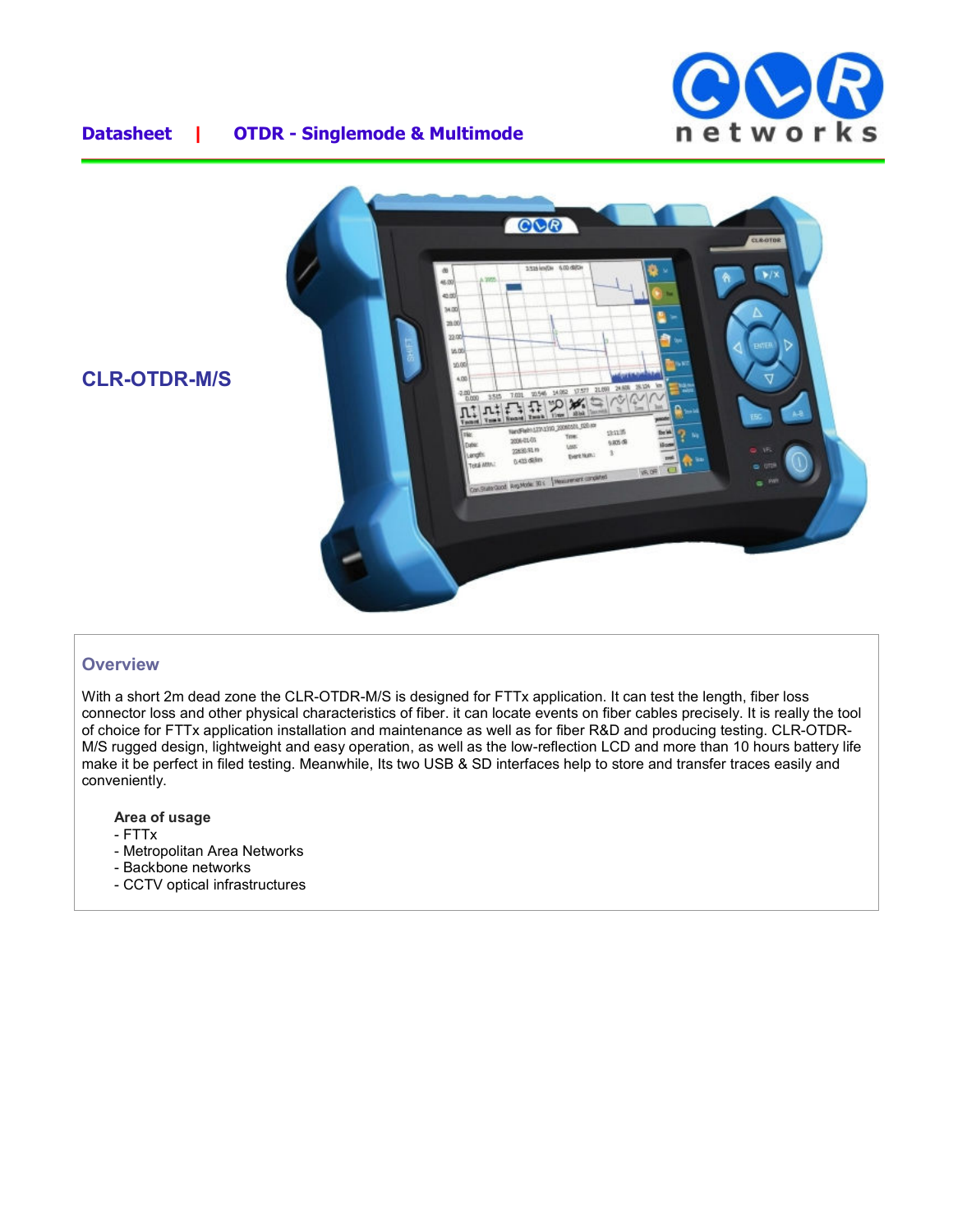



### **Features**

- Large touch screen + shortcut keys, easy to operate
- Large capacity polymer lithium battery, with superlong working hours
- Intelligent testing, simple use, powerful functions.
- Built-in Visible Fault Locater (VFL)
- Media of memory card +SD card, with superlarge capacity of traces.
- Able to meet FTTx testing needs.
- Several wavelengths can be choosen.
- Solid casing design, dustproof and shock proof
- OTDR TraceManager PC software
- Achieves bulk amendment and batch printing
- Generates different forms of test reports according to user needs.
- Waveform difference comparision function. Opens several waveforms in the same window for comparing
- Automatic measurement mode
- Multi-wavelength measurement mode.
- Trace fixing function.
- In FTTx testing, able to identify the splitter and fiber's end
- Bellcore file format (.sor)
- Storage of greater than 10,000 traces
- Communication light detection function to protect the test instruments and communication equipments.
- Connection State Detection
- Switching of measurement mode through shortcut key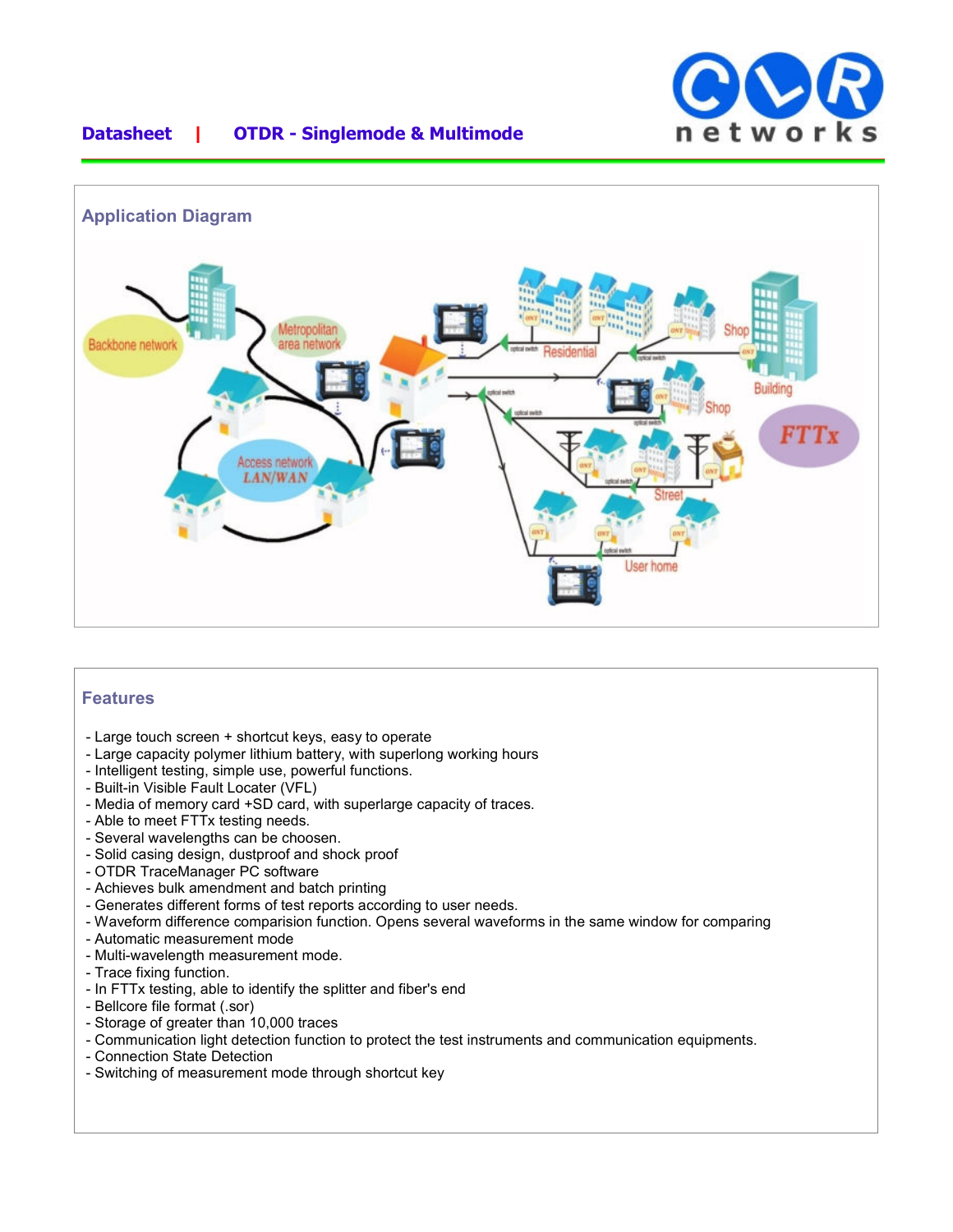